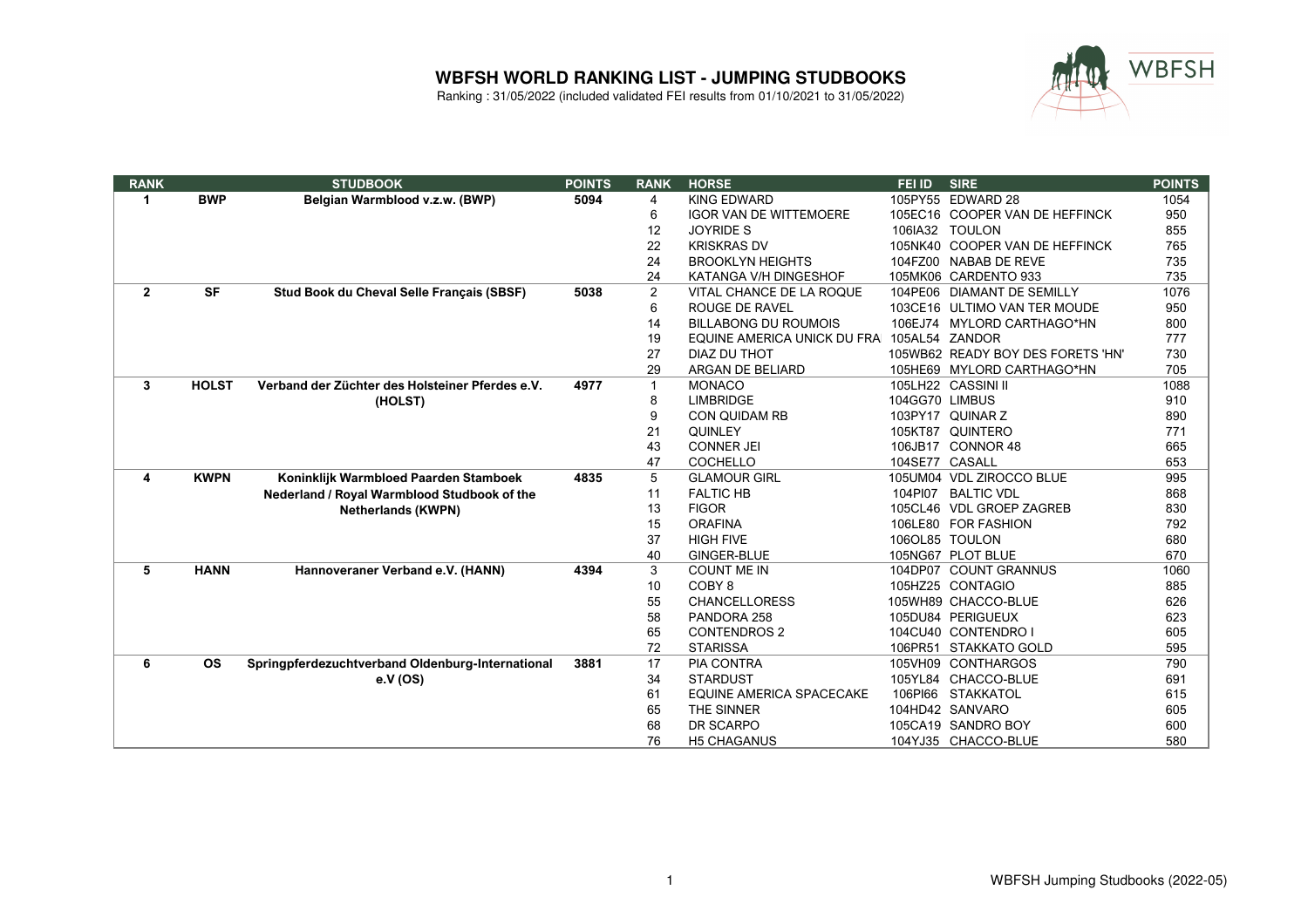

| $\overline{7}$ | <b>ZANG</b>  | Stud-book Zangersheide (ZANG)                 | 3822 | 38  | DEXTER FONTENIS Z                                |                 | 106JR76 DIARADO                  | 678 |
|----------------|--------------|-----------------------------------------------|------|-----|--------------------------------------------------|-----------------|----------------------------------|-----|
|                |              |                                               |      | 44  | <b>LEGACY</b>                                    |                 | 104YB90 CHIPPENDALE Z            | 660 |
|                |              |                                               |      | 51  | <b>FANTASIO FLOREVAL Z</b>                       |                 | 105OK17 FLORIAN DE LA VIE        | 640 |
|                |              |                                               |      | 52  | <b>BEAUVILLE Z</b>                               |                 | 105FS95 BUSTIQUE                 | 639 |
|                |              |                                               |      | 61  | DOMINATOR 2000 Z                                 |                 | 104YF09 DIAMANT DE SEMILLY       | 615 |
|                |              |                                               |      | 74  | SIMOLO DE LA ROQUE Z                             |                 | 106HD17 SPARTACUS                | 590 |
| 8              | <b>ISH</b>   | Irish Sport Horse Studbook (ISH)              | 3626 | 23  | ABC QUANTUM CRUISE                               |                 | 105BP23 OBOS QUALITY             | 743 |
|                |              |                                               |      | 33  | <b>HHS CALAIS</b>                                |                 | 105XM93 CAVALIER ROYALE          | 694 |
|                |              |                                               |      | 61  | FTS KILLOSSERY KONFUSION                         |                 | 105DA20 SIEC LIVELLO             | 615 |
|                |              |                                               |      | 81  | <b>SEA TOPBLUE</b>                               |                 | 105KD97 CHACCO-BLUE              | 574 |
|                |              |                                               |      | 91  | <b>BBS MCGREGOR</b>                              |                 | 105TZ81 CARDENTO 933             | 555 |
|                |              |                                               |      | 159 | <b>JAMES KANN CRUZ</b>                           |                 | 106UE67 KANNAN                   | 445 |
| 9              | <b>DSP</b>   | <b>Deutsches Sportpferd (DSP)</b>             | 3453 | 15  | <b>CONTAGIOUS</b>                                |                 | 104XC63 CONTAGIO                 | 792 |
|                |              |                                               |      | 17  | <b>ELEKTRIC BLUE P</b>                           |                 | 105BQ61 ELDORADO VD ZESHOEK      | 790 |
|                |              |                                               |      | 116 | <b>DSP CHAKARIA</b>                              | 106GO54 CHAP 47 |                                  | 513 |
|                |              |                                               |      | 118 | <b>CONCORDIA 49</b>                              |                 | 106HO89 COLORIT                  | 500 |
|                |              |                                               |      | 140 | <b>DAVIDOFF</b>                                  |                 | 105KY96 OLYMPIC FIRE 5           | 473 |
|                |              |                                               |      | 237 | <b>H&amp;M LEGEND OF LOVE</b>                    |                 | 103KW09 LANDZAUBER               | 385 |
| 10             | <b>WESTF</b> | Westfälisches Pferdestammbuch e.V. (WESTF)    | 3452 | 40  | <b>DONATELLO 141</b>                             |                 | 106BK22 DIARADO                  | 670 |
|                |              |                                               |      | 59  | <b>BABALOU HD</b>                                |                 | 106EU78 BALOUS BELLINI           | 622 |
|                |              |                                               |      | 87  | <b>BEN 431</b>                                   |                 | 106AO58 SYLVAIN                  | 564 |
|                |              |                                               |      | 88  | PEPITA CON SPITA                                 |                 | 105SD42 DSP CON SPIRIT           | 561 |
|                |              |                                               |      | 89  | CARAMBA 92                                       |                 | 105WP01 COMME IL FAUT 5          | 560 |
|                |              |                                               |      | 135 | <b>VALOUR</b>                                    |                 | 105BQ36 VERDI TN                 | 475 |
| 11             | <b>SBS</b>   | Stud-book sBs, Le Cheval de Sport Belge (SBS) | 2999 | 64  | EL CONDE                                         |                 | 105CQ49 LORO PIANA FILOU DE MUZE | 608 |
|                |              |                                               |      | 71  | FIUMICINO VAN DE KALEVALLEI                      |                 | 105LR03 PLOT BLUE                | 598 |
|                |              |                                               |      | 89  | <b>GAMIN VAN'T NAASTVELDHOF</b>                  |                 | 106IW88 CHACCO CHACCO            | 560 |
|                |              |                                               |      | 185 | <b>DUBAI DU BOIS PINCHET</b>                     |                 | 105DU97 KASHMIR VAN SCHUTTERSHOF | 420 |
|                |              |                                               |      | 202 | GFE EXCALIBUR DE LA TOUR VID 105BC53 UGANO SITTE |                 |                                  | 410 |
|                |              |                                               |      | 215 | DIEU MERCI VAN T & L                             | 105AC74 TOULON  |                                  | 403 |
| 12             | <b>SWB</b>   | <b>Swedish Warmblood Association (SWB)</b>    | 2989 | 29  | HANSSON WL (SWB)                                 | 104TJ35 HIP HOP |                                  | 705 |
|                |              |                                               |      | 95  | <b>MARKAN COSMOPOLIT</b>                         |                 | 105WW06 COHIBA 1198              | 550 |
|                |              |                                               |      | 107 | <b>ARISO</b>                                     | 105XQ67 CASALL  |                                  | 534 |
|                |              |                                               |      | 194 | <b>CICCI BJN</b>                                 |                 | 105NG87 CI CI SENJOR ASK         | 415 |
|                |              |                                               |      | 202 | <b>PLAY</b>                                      | 106LG08 LUIDAM  |                                  | 410 |
|                |              |                                               |      | 258 | <b>INDEPENDENT (SWB)</b>                         |                 | 105MI78 DIAMANT DE REVEL         | 375 |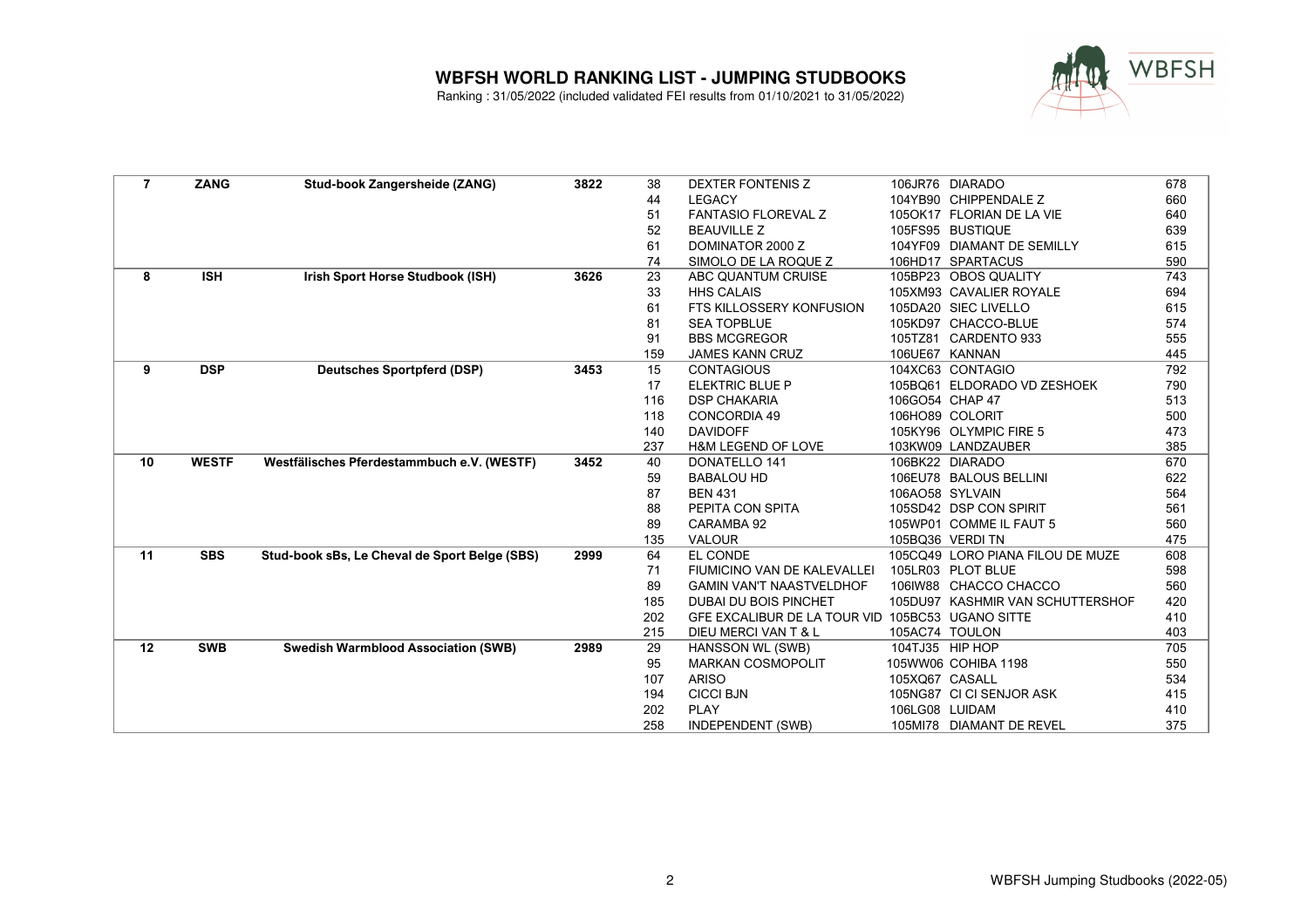

| 13 | <b>OLDBG</b> | Verband der Züchter des Oldenburger Pferdes e.V. | 2845 | 35  | <b>STARGOLD</b>                                   |                  | 105CD32 STAKKATO GOLD              | 690 |
|----|--------------|--------------------------------------------------|------|-----|---------------------------------------------------|------------------|------------------------------------|-----|
|    |              | (OL)                                             |      | 56  | SOLID GOLD Z                                      |                  | 105JK30 STAKKATO GOLD              | 625 |
|    |              |                                                  |      | 120 | <b>BENNYS LEGACY</b>                              |                  | 104SN85 LUPICOR                    | 495 |
|    |              |                                                  |      | 246 | <b>STALOGNIA</b>                                  |                  | 105AK87 STAKKATOL                  | 380 |
|    |              |                                                  |      | 321 | <b>BLUE BALOU 5</b>                               |                  | 106ZN59 BALOU DU ROUET             | 330 |
|    |              |                                                  |      | 331 | <b>CATINKA 25</b>                                 | 104PC62 CATOKI   |                                    | 325 |
| 14 | <b>RHEIN</b> | Rheinisches Pferd im Hannoveraner Verband e.V.   | 2474 | 83  | <b>DICAS</b>                                      |                  | 105AR59 DIARADO                    | 570 |
|    |              | (RHEIN)                                          |      | 119 | <b>COMME-LAUDE W</b>                              |                  | 105KW39 COMME IL FAUT 5            | 497 |
|    |              |                                                  |      | 125 | <b>ALEJANDRO</b>                                  |                  | 105DG45 ACORADO'S ASS              | 492 |
|    |              |                                                  |      | 220 | <b>DON DIARADO</b>                                |                  | 104YG46 DIARADO                    | 395 |
|    |              |                                                  |      | 447 | CHAO LEE                                          |                  | 106GD69 COMME IL FAUT 5            | 275 |
|    |              |                                                  |      | 542 | <b>COOL FEELING</b>                               |                  | 104VE51 CORNADO NRW                | 245 |
| 15 | <b>AES</b>   | Anglo European Studbook (AES)                    | 2293 | 120 | EQUINE AMERICA BILLY PICADOI 106GB82 BILLY MEXICO |                  |                                    | 495 |
|    |              |                                                  |      | 152 | <b>HELLO MR PRESIDENT</b>                         |                  | 104RF62 COMME D'API V/D HACIENDA Z | 450 |
|    |              |                                                  |      | 164 | <b>SFS VINCOMTE</b>                               |                  | 105AL35 VENI VIDI VICI             | 435 |
|    |              |                                                  |      | 293 | <b>BLUE MOVIE</b>                                 |                  | 104QT74 CHACCO-BLUE                | 348 |
|    |              |                                                  |      | 372 | <b>ELWIKKE</b>                                    |                  | 105MW14 ELDORADO VD ZESHOEK        | 305 |
|    |              |                                                  |      | 493 | <b>MILLFIELD BALONEY</b>                          |                  | 104KW64 BALOU DU ROUET             | 260 |
| 16 | <b>SLS</b>   | <b>Studbook La Silla (SLS)</b>                   | 1751 | 35  | <b>REBECALS</b>                                   |                  | 103GW29 HH REBOZO                  | 690 |
|    |              |                                                  |      | 423 | RUBENS LS LA SILLA                                |                  | 104AO57 HH REBOZO                  | 280 |
|    |              |                                                  |      | 515 | <b>FIORILS</b>                                    |                  | 104WG34 RISCAL LA SILLA            | 255 |
|    |              |                                                  |      | 680 | <b>TABU</b>                                       | 104YY66 UKATO    |                                    | 205 |
|    |              |                                                  |      | 848 | <b>MANOLA LS LA SILLA</b>                         |                  | 105KK76 MANZANILLO LS              | 170 |
|    |              |                                                  |      | 966 | <b>BREITLING LS</b>                               |                  | 103JH05 QUINTERO                   | 151 |
| 17 | <b>PZHK</b>  | <b>Polish Horse Breeders Association (PZHK)</b>  | 1418 | 131 | <b>NEVADOS S</b>                                  |                  | 104CO27 CALVADOS Z                 | 480 |
|    |              |                                                  |      | 568 | WHOOPY BOY                                        | 106BL93          |                                    | 238 |
|    |              |                                                  |      | 647 | <b>WIBARO</b>                                     |                  | 104OY63 BAJOU DU ROUET             | 215 |
|    |              |                                                  |      | 824 | <b>FLOTYLLA</b>                                   |                  | 107AJ85 ALVARO 121                 | 175 |
|    |              |                                                  |      | 902 | <b>BALLANTINA</b>                                 | 106HY39          |                                    | 160 |
|    |              |                                                  |      | 967 | <b>SZULER</b>                                     |                  | 105DW46 LURON (KWPN)               | 150 |
| 18 | <b>SCSL</b>  | Stud-book du Cheval de Selle Luxembourgeois      | 1366 | 353 | <b>VDL GROEP QUATRO</b>                           |                  | 103SM54 QUAPRICE BOIS MARGOT       | 316 |
|    |              | (SCSL)                                           |      | 462 | ARGENTINA DE LA MARCHETTE                         |                  | 105TE89 ACAJOU DE LA MARCHETTE     | 270 |
|    |              |                                                  |      | 633 | AQABA DE LEAU                                     | 106IA23 ARKO III |                                    | 220 |
|    |              |                                                  |      | 706 | DIORNELLA-D                                       |                  | 105YW05 DIAMANT DE SEMILLY         | 200 |
|    |              |                                                  |      | 752 | <b>INCA'S BIG THINK</b>                           |                  | 104RQ01 THINK BIG VAN TL           | 190 |
|    |              |                                                  |      | 848 | <b>KAMILLA D</b>                                  |                  | 106BH97 KASHMIR VAN SCHUTTERSHOF   | 170 |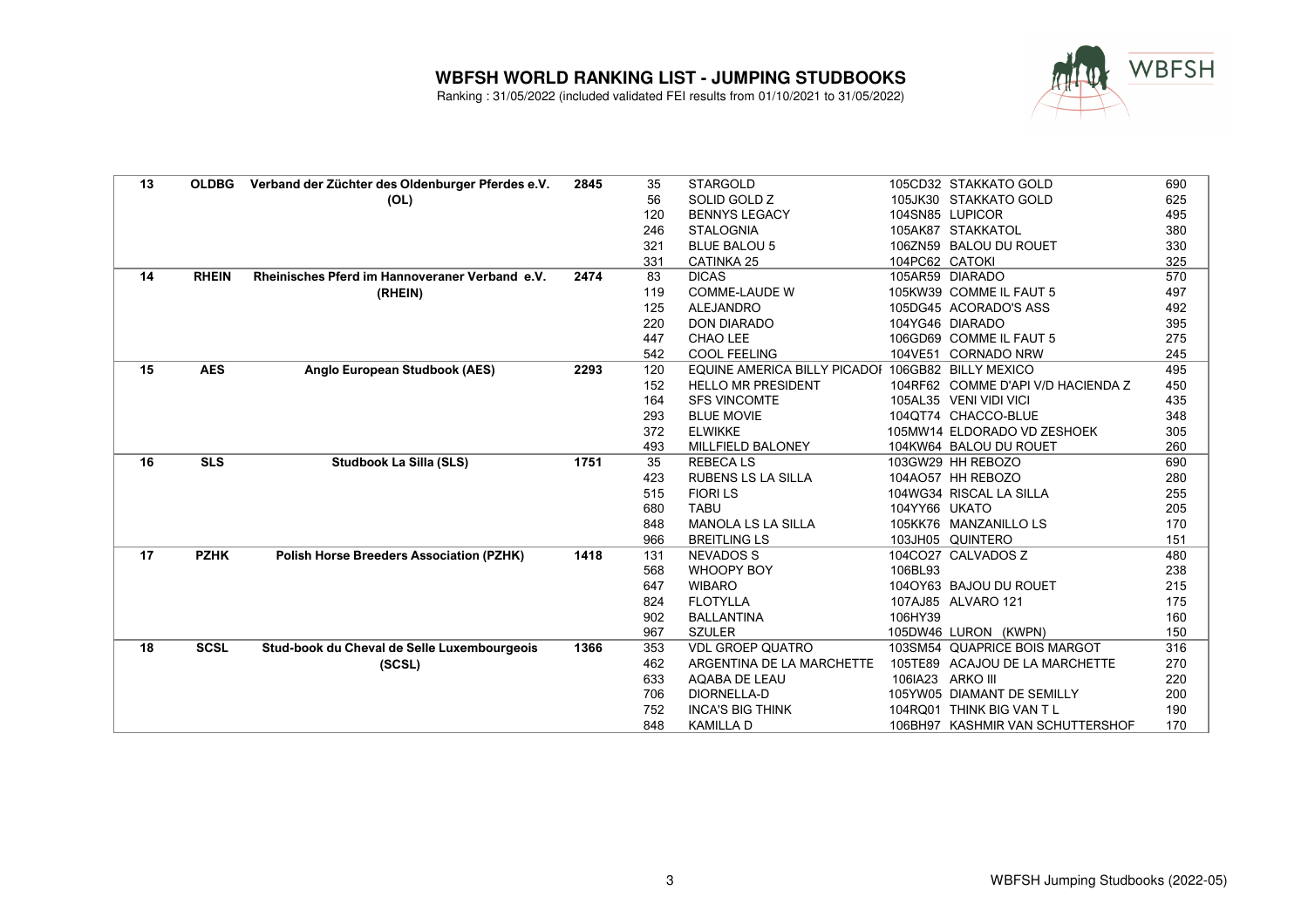

| 19 | <b>MECKL</b>  | Verband der Pferdezüchter Mecklenburg-              | 1318 | 201  | <b>CHACENDRA</b>             |                 | 104YQ51 CHACCO-BLUE               | 411 |
|----|---------------|-----------------------------------------------------|------|------|------------------------------|-----------------|-----------------------------------|-----|
|    |               | Vorpommern e.V. (MECKL)                             |      | 410  | <b>UBILUC</b>                | 106RD55 UBIKO   |                                   | 285 |
|    |               |                                                     |      | 678  | CHACCO <sub>P</sub>          |                 | 105GT74 CHACCO-BLUE               | 207 |
|    |               |                                                     |      | 871  | <b>VASCO 118</b>             | 106TK67 VIVANT  |                                   | 165 |
|    |               |                                                     |      | 1067 | CAROLLO                      |                 | 104UI48 CHACCO-BLUE               | 135 |
|    |               |                                                     |      | 1232 | LEEVE JUNG 2                 |                 | 104VL99 LAZARO 10                 | 115 |
| 20 | <b>DWB</b>    | Danish Warmblood Society / Dansk Varmblod           | 1288 | 280  | <b>BOEGEGAARDEN GLADIOLA</b> |                 | 105TZ49 BOEGEGAARDENS GRAFS STAKK | 355 |
|    |               | (DWB)                                               |      | 528  | THE GAMBLER                  | 104YH63 CAJUS   |                                   | 250 |
|    |               |                                                     |      | 824  | COSMONA                      |                 | 105NH29 COSMEO                    | 175 |
|    |               |                                                     |      | 824  | <b>CELESTE BALSLEV</b>       |                 | 106AN96 CONTHARGOS                | 175 |
|    |               |                                                     |      | 847  | <b>ENGERUPGAARDS CEZANNE</b> |                 | 105TF30 BALOU DU ROUET            | 173 |
|    |               |                                                     |      | 902  | <b>TOULINI OLYMPIC</b>       |                 | 105ML85 TOULOUSE                  | 160 |
| 21 | <b>MIPAAF</b> | Italian Sport Horse Studbook / Ministero delle      | 1286 | 273  | <b>IMPERO DELLE SCHIAVE</b>  |                 | 105DB67 ACORADO                   | 360 |
|    |               | Politiche Agricole, Alimentari e Forestali (MIPAAF) |      | 462  | <b>BRAIAM</b>                |                 | 105YK01 ETA BETA S.G.H.           | 270 |
|    |               |                                                     |      | 734  | <b>QUALITY FZ</b>            |                 | 104IE81 QUINTENDER 2              | 196 |
|    |               |                                                     |      | 824  | LAZZARO DELLE SCHIAVE        |                 | 104RY12 ACODETTO 2                | 175 |
|    |               |                                                     |      | 967  | <b>DOUBLE PUSH</b>           |                 | 106AG57 CASCADELLO                | 150 |
|    |               |                                                     |      | 1067 | <b>CARTOON</b>               |                 | 105KO24 CARDENTO                  | 135 |
| 22 | <b>CH</b>     | Zuchtverband CH-Sportpferde Swiss Warmblood         | 1222 | 105  | <b>BLUES D'AVELINE CH</b>    |                 | 107JE48 BALOUSSINI                | 536 |
|    |               | (ZVCH)                                              |      | 321  | <b>O'HARA ELS</b>            |                 | 106OK66 OGANO SITTE               | 330 |
|    |               |                                                     |      | 679  | <b>PRIAM DU ROSET</b>        |                 | 105WG52 PLOT BLUE                 | 206 |
|    |               |                                                     |      | 1550 | OPIUM DU SOUFFLET            |                 | 104RF35 OGANO SITTE               | 85  |
|    |               |                                                     |      | 2645 | <b>ZINA</b>                  | 106DW84 COMTE   |                                   | 35  |
|    |               |                                                     |      | 2843 | <b>CINA DONNA AWR</b>        |                 | 105KU09 CHACCO-BLUE               | 30  |
| 23 | <b>ZfDP</b>   | Zuchtverband für Deutsche Pferde e.v. (ZfDP)        | 1181 | 258  | <b>DUBLIN</b>                |                 | 103SG33 COBRA 18                  | 375 |
|    |               |                                                     |      | 280  | <b>BERLINDA</b>              | 104CK22 BERLIN  |                                   | 355 |
|    |               |                                                     |      | 571  | A CRAZY SON OF LAVINA        |                 | 104QH26 AZZURO CLASSICO 2         | 236 |
|    |               |                                                     |      | 1006 | <b>LUNA 1509</b>             | 103KG58 L'AVIAN |                                   | 145 |
|    |               |                                                     |      | 2116 | QUICKSILVER                  |                 | 104YH22 QUICK STAR                | 50  |
|    |               |                                                     |      | 3277 | <b>COLDPLAY CR</b>           |                 | 106MX05 CLEARWAY                  | 20  |
| 24 | <b>CCDM</b>   | Criadores de Caballos Deportivos Mexicanos, A.C.    | 1097 | 20   | <b>BABEL</b>                 |                 | 103ZK59 BILLY DU LYS              | 772 |
|    |               | (CCDM)                                              |      | 1274 | SANTA ROSA YALTA             | 106GI09         |                                   | 110 |
|    |               |                                                     |      | 1425 | SANTA ROSA APOLO             | 107QI13         |                                   | 95  |
|    |               |                                                     |      | 2274 | YOGA SANTA ROSA              | 106GI66         |                                   | 45  |
|    |               |                                                     |      | 2450 | <b>SANTA ROSA YURI</b>       | 106GI73         |                                   | 40  |
|    |               |                                                     |      | 2645 | <b>ZIDANE SANTA ROSA</b>     | 106GK03         |                                   | 35  |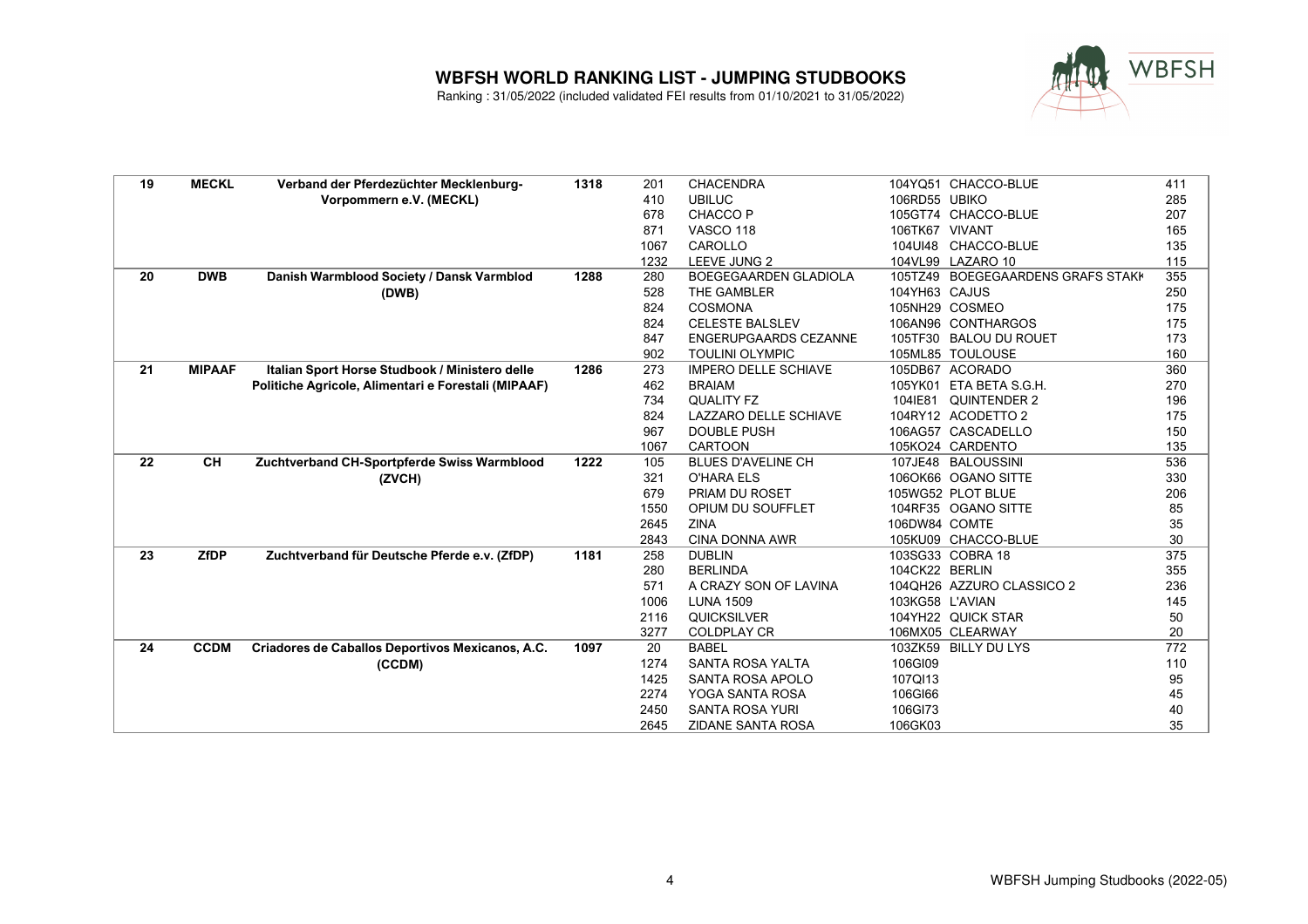

| 25 | <b>AAFE</b> | Asociacion Argentina de Fomento Equino (AAFE)   | 990 | 423          | <b>DOS LUNAS FRANKFURT</b>                     |                | 106BU50 CORVET TEMUJIN                      | 280      |
|----|-------------|-------------------------------------------------|-----|--------------|------------------------------------------------|----------------|---------------------------------------------|----------|
|    |             |                                                 |     | 773          | <b>ABRIL ICONTHON</b>                          |                | 107JR94 CONTHARGOS                          | 185      |
|    |             |                                                 |     | 871          | <b>SANTA ROSA VALERY</b>                       | 105PL29        |                                             | 165      |
|    |             |                                                 |     | 1067         | PEGASUS CHAU AMORE                             |                | 106RK80 CHACCO-BLUE                         | 135      |
|    |             |                                                 |     | 1145         | <b>COOPER GYPSY EYES</b>                       | 107MA37        |                                             | 125      |
|    |             |                                                 |     | 1368         | PUERTAS KORNELIO                               | 106IB68        |                                             | 100      |
| 26 | <b>ESH</b>  | Estonian Sport Horse Breeders Society/Eesti     | 965 | 515          | Q PARAVATTI N                                  |                | 105YH03 QUALITY TIME TN                     | 255      |
|    |             | Sporthoubuste Kasvatatjate Selte (ESHA)         |     | 572          | ACE OF HEARTS                                  |                | 105AV61 ALIANDRO B                          | 235      |
|    |             |                                                 |     | 572          | JAY-Z BEE                                      |                | 105ZP13 JOHNSON TN                          | 235      |
|    |             |                                                 |     | 824          | QH ALFONS SANTO ANTONIO                        |                | 105AB48 AROMATS                             | 175      |
|    |             |                                                 |     | 2274         | <b>B CAPTAIN NORMAN</b>                        |                | 105TN62 BOLERO EX CAYMAN                    | 45       |
|    |             |                                                 |     | 3277         | <b>BONNE AMIE</b>                              |                | 106EH58 A BIG BOY                           | 20       |
| 27 | <b>BH</b>   | Associação Brasileira de Criadores do Cavalo de | 845 | 331          | <b>ANDROIDE 3K</b>                             |                | 106SM55 VDL ZIROCCO BLUE                    | 325      |
|    |             | <b>Hipismo (ABCCH)</b>                          |     | 1232         | <b>DANNA RJ</b>                                |                | 106JB45 QUIZ TIME                           | 115      |
|    |             |                                                 |     | 1274         | CHEVAUX PRIMAVERA MONTANA 107AW06 CALVARO F.C. |                |                                             | 110      |
|    |             |                                                 |     | 1368         | <b>LORENTINO JMEN</b>                          |                | 105ZK82 LANDARIO JMEN                       | 100      |
|    |             |                                                 |     | 1368         | <b>GR GARUDA</b>                               |                | 106LE97 DOUGLAS                             | 100      |
|    |             |                                                 |     | 1425         | <b>GB CELINE</b>                               |                | 105UG26 CARDENTO 933                        | 95       |
| 28 | <b>NRPS</b> | Nederlands Rijpaarden en Pony Stamboek (NRPS)   | 820 | 554          | <b>G'S FABIAN</b>                              |                | 105CJ87 GAILLARD DE LA POMME                | 240      |
|    |             |                                                 |     | 735          | <b>HARRIE</b>                                  |                | 106PU31 HARMONY                             | 195      |
|    |             |                                                 |     | 871          | <b>WINNING GOOD</b>                            |                | 105AH77 WINNINGMOOD                         | 165      |
|    |             |                                                 |     | 1614         | <b>DANDY</b>                                   |                | 106ET38 DOUGLAS                             | 80       |
|    |             |                                                 |     | 1664         | <b>CHAPPIE</b>                                 |                | 106OS88 CLINTON                             | 75       |
|    |             |                                                 |     | 1824         | ZANDIGO                                        | 105DU89 ZENTO  |                                             | 65       |
| 29 | <b>AHHA</b> | American Holsteiner Horse Association (AHHA)    | 795 | 339          | <b>WH DELILAH</b>                              |                | 107BJ83 BORITAS                             | 320      |
|    |             |                                                 |     | 410          | <b>CONTEFINA LVF</b>                           |                | 106BK49 CONTEFINO 2                         | 285      |
|    |             |                                                 |     | 1425         | <b>QUIRADO RC</b><br><b>PRESENCE</b>           |                | 105RN78 QUINAR Z                            | 95       |
|    |             |                                                 |     | 1550<br>3730 |                                                |                | 104TC33 CONTENDRO II<br>104LG90 CANALETTO S | 85<br>10 |
| 30 | <b>CDE</b>  | Asociación Nacional de Criadores del Caballo de | 785 | 615          | <b>PALOMA</b><br>ZARINA DE VIDAU               |                | 105HV27 DIAMANT DE SEMILLY                  | 225      |
|    |             | <b>Deporte Español (ANCADES)</b>                |     | 929          | <b>JARLIN DE TORRES</b>                        | 105BF68 JARNAC |                                             | 155      |
|    |             |                                                 |     | 1006         | <b>NABAL DE TRIVERA</b>                        |                | 106AC36 NABAB DE REVE                       | 145      |
|    |             |                                                 |     | 1274         | <b>MOGAMBO</b>                                 |                | 104QR62 DIAMANT DE SEMILLY                  | 110      |
|    |             |                                                 |     | 1490         | <b>JUST DO IT R</b>                            |                | 104GH89 ACTION-BREAKER                      | 90       |
|    |             |                                                 |     | 1919         | LOOK AT ME R                                   | 105CB99 JIMY   |                                             | 60       |
| 31 | <b>HSH</b>  | Hungarian Sport Horse Studbook / Magyar         | 680 | 660          | <b>JB KORONAOR</b>                             | 105GX60 KEVE   |                                             | 210      |
|    |             | Sportlótenyésztok Országos Egyesülete (MSLT)    |     | 967          | <b>RACHEL</b>                                  | 107AV17 RACHEL |                                             | 150      |
|    |             |                                                 |     | 1189         | <b>BN SILVER</b>                               |                | 105CT85 TANGELO VAN DE ZUUTHOEVE            | 120      |
|    |             |                                                 |     | 1232         | <b>JAGUAR</b>                                  | 106LH19        |                                             | 115      |
|    |             |                                                 |     | 2116         | RADIHAZA GUCCI                                 |                | 104ZN41 SAN PATRIGNANO CASSINI              | 50       |
|    |             |                                                 |     | 2645         | <b>PAUL</b>                                    |                | 106FY22 SUNRISE                             | 35       |
|    |             |                                                 |     |              |                                                |                |                                             |          |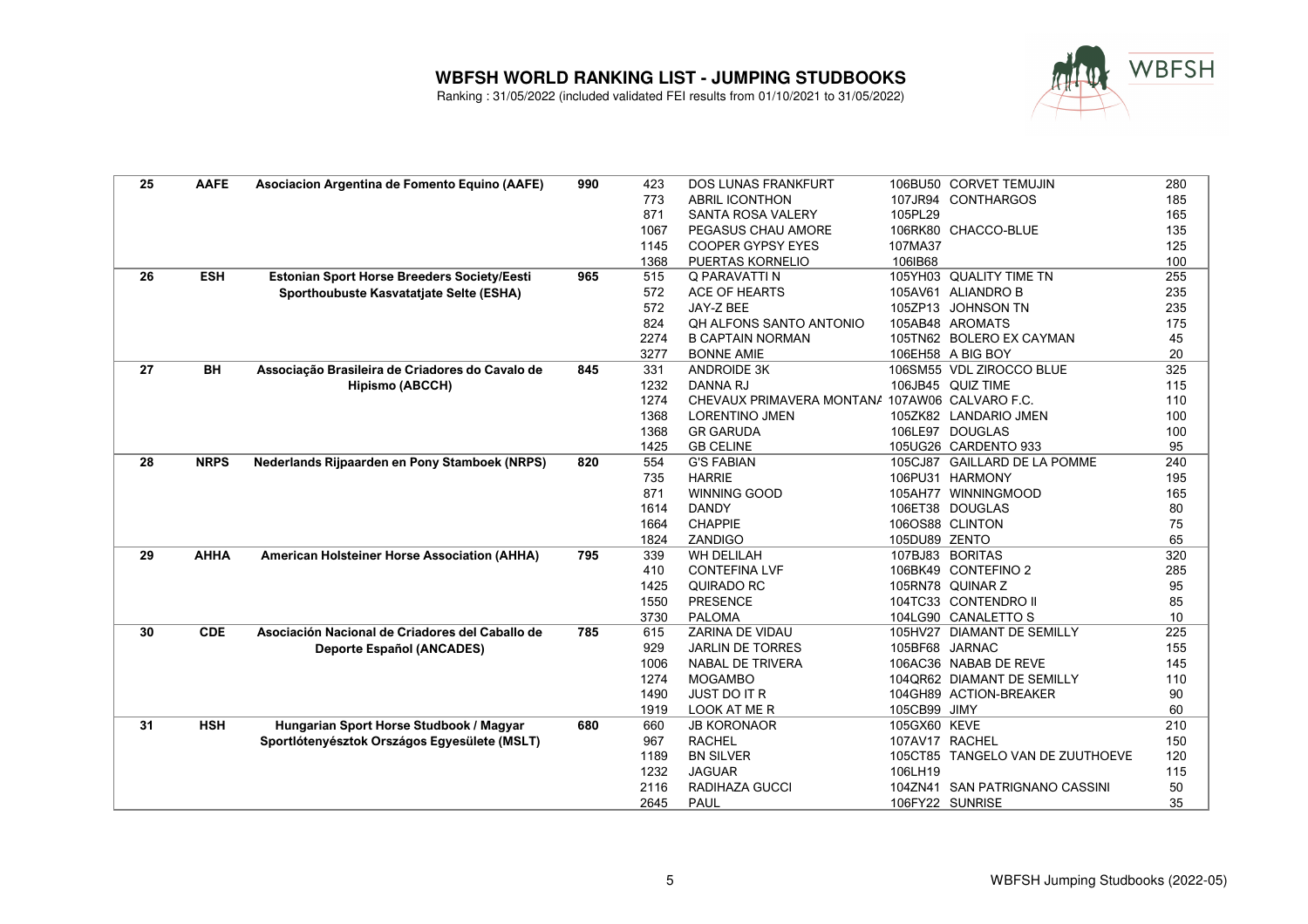

| 32 | <b>AWHA</b>    | <b>Australian Warmblood Horse Association Ltd</b>       | 637 | 493  | OAKS REDWOOD                 |                 | 104OJ31 ASB CONQUISTADOR         | 260            |
|----|----------------|---------------------------------------------------------|-----|------|------------------------------|-----------------|----------------------------------|----------------|
|    |                | (AWHA)                                                  |     | 706  | <b>CERA CARUSO</b>           | 105ZN59 CASALL  |                                  | 200            |
|    |                |                                                         |     | 848  | <b>OAKS MILKY WAY</b>        |                 | 104LQ42 CLEARWAY                 | 170            |
|    |                |                                                         |     | 4124 | <b>CERA CHARISMA</b>         | 107EU49 CASALL  |                                  | 5              |
|    |                |                                                         |     | 4873 | <b>OAKS GUNN</b>             | 105LL56 ULIXES  |                                  | $\overline{2}$ |
| 33 | <b>FWB</b>     | The Finnish Horse Breeding Association/Suomen           | 635 | 114  | <b>RENESSIN</b>              |                 | 104VF76 LAURISSIN                | 515            |
|    |                | Hippos ry (FWB)                                         |     | 1550 | <b>KG CORAZON</b>            |                 | 105KX04 CASSINI II               | 85             |
|    |                |                                                         |     | 2645 | <b>QUAZAR L</b>              |                 | 105XX15 QUAPRICE DU BOIS MARGOT  | 35             |
| 34 | <b>NZWB</b>    | <b>New Zealand Warmblood Association (NZWA)</b>         | 580 | 706  | <b>FIBER FRESH POPEYE</b>    |                 | 106GT46 CARDENTO 933             | 200            |
|    |                |                                                         |     | 902  | <b>MCCAW MVNZ</b>            |                 | 106PM51 COROFINO II              | 160            |
|    |                |                                                         |     | 1032 | <b>WINDERMERE CAPPUCCINO</b> |                 | 106GP77 COROFINO II              | 140            |
|    |                |                                                         |     | 1614 | <b>CENTRAL PARK</b>          |                 | 106RZ50 EURO SPORT CENTAVOS      | 80             |
| 35 | <b>BE/SIES</b> | <b>Breeders Elite Studbook for Irish &amp; European</b> | 501 | 824  | <b>EMMYLOU</b>               |                 | 106GB88 BILLY MEXICO             | 175            |
|    |                | <b>Sporthorses Limited (BE-SIES)</b>                    |     | 1189 | <b>SPARKS 55</b>             |                 | 106LZ71 OTANGELO                 | 120            |
|    |                |                                                         |     | 1424 | <b>Z7 REGAL DON</b>          |                 | 106FZ70 DON VHP Z                | 96             |
|    |                |                                                         |     | 1919 | <b>VERMENTO</b>              |                 | 105XT25 ARGENTO                  | 60             |
|    |                |                                                         |     | 2450 | <b>DONAVAYA</b>              |                 | 106IG00 DON VHP Z                | 40             |
|    |                |                                                         |     | 3730 | <b>BALLOTTI</b>              |                 | 105DZ53 BALLOON                  | 10             |
| 36 | <b>CZEWB</b>   | Svaz chovatelu ceskéhoteplorevníka / Czech              | 440 | 493  | <b>FOREWER</b>               |                 | 105RP15 CARUSO 279               | 260            |
|    |                | <b>Warmblood Breeders Society (SCHCT)</b>               |     | 1232 | <b>BRITANIA</b>              |                 | 105NO60 BEETHOWEN                | 115            |
|    |                |                                                         |     | 2274 | <b>CHODEC</b>                |                 | 104RG92 GUIDAM SOHN              | 45             |
|    |                |                                                         |     | 3496 | <b>DEMONT</b>                | 107GI77         |                                  | 15             |
|    |                |                                                         |     | 4124 | <b>TASHITA</b>               | 106YP01         |                                  | 5              |
| 37 | <b>LWB</b>     | Latvian Horse Breeding Association / Latvian            | 420 | 339  | <b>LINKOLNS</b>              | 106ET48 LOUIS J |                                  | 320            |
|    |                | <b>Warmblood Studbook (LWB)</b>                         |     | 1368 | <b>TAKO DILAIT</b>           |                 | 106AV77 TAILORMADE DIARADO'S BOY | 100            |
| 38 | AA             | Stud-book Français du cheval Anglo-Arabe (ANAA)         | 350 | 1067 | <b>J'ADORE FLAMENCO</b>      |                 | 106HS49 JE T'AIME FLAMENCO       | 135            |
|    |                |                                                         |     | 1733 | <b>TIBERIO</b>               | 1070060         |                                  | 70             |
|    |                |                                                         |     | 2018 | VAILLANT DE BELLE VUE        |                 | 105VG46 CALIN DU PLESSIS         | 55             |
|    |                |                                                         |     | 2450 | <b>TARZAN D'IVRAIE</b>       |                 | 104CG49 KANNAN                   | 40             |
|    |                |                                                         |     | 2450 | ULTRA STAR DE SAVIGNY        |                 | 1040X41 QUICK STAR               | 40             |
|    |                |                                                         |     | 3730 | <b>VADROUILLE D'AVRIL</b>    |                 | 105GK67 POPAYANN                 | 10             |
| 39 | ChS            | <b>Studbook Cheval Suisse (ChS)</b>                     | 340 | 1032 | <b>BABYLONE DES ERABLES</b>  | 105BG40 CHAID   |                                  | 140            |
|    |                |                                                         |     | 1109 | OBAMA DU SOUFFLET            |                 | 106FO47 OGANO SITTE              | 130            |
|    |                |                                                         |     | 2645 | <b>COLANTUS VON HOF</b>      |                 | 105WT48 HRH COLOMBARDO           | 35             |
|    |                |                                                         |     | 3080 | <b>ODILE DU SOUFFLET</b>     |                 | 106HY45 OGANO SITTE              | 25             |
|    |                |                                                         |     | 4124 | PIKELOT VON HOF CH           |                 | 103XZ38 HRH PIK AYOLO            | 5              |
|    |                |                                                         |     | 4124 | <b>QUINTI VON HOF</b>        |                 | 106QM68 QUICKLIJ B Z             | 5              |